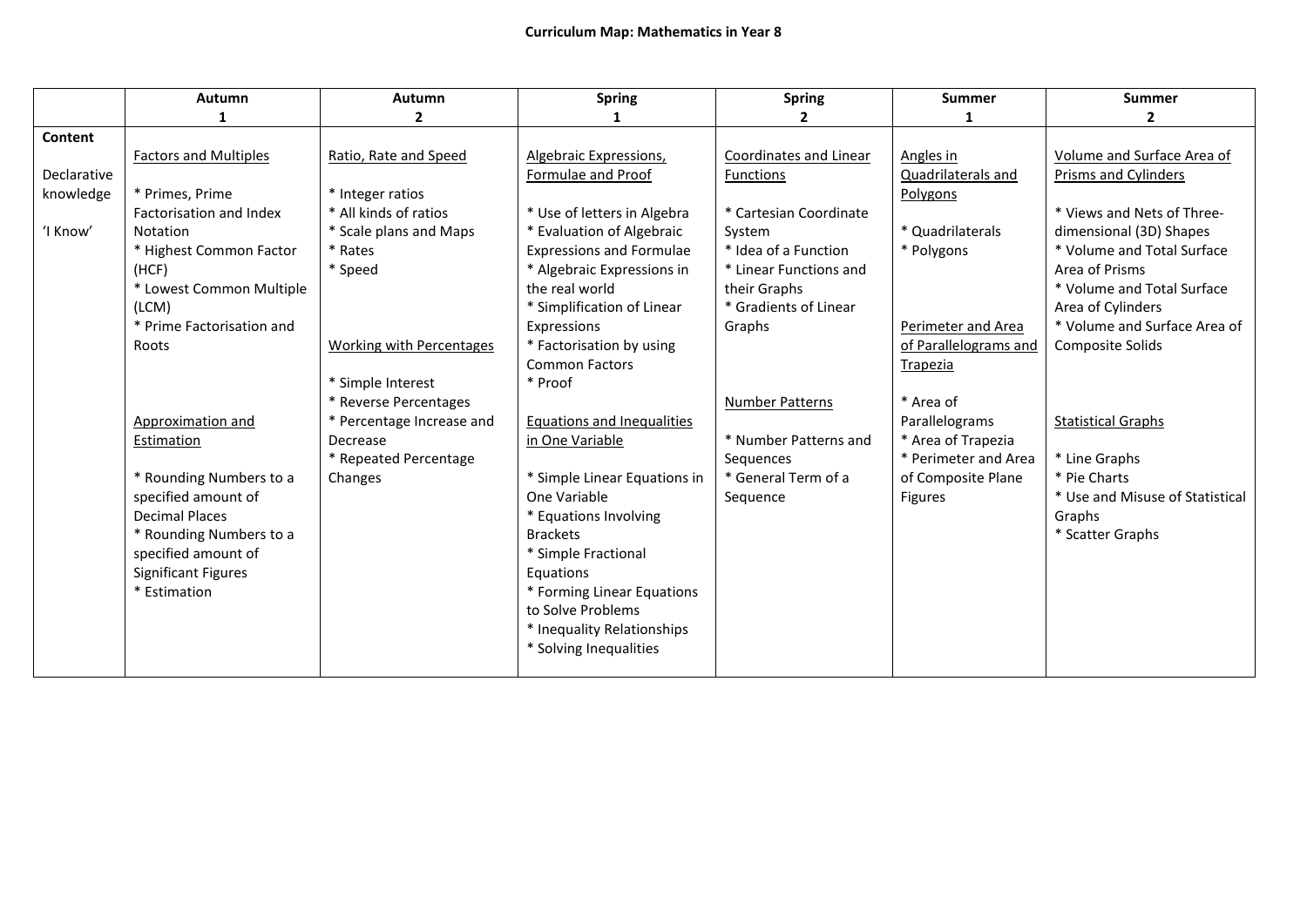|               | Autumn                                                  | Autumn                              | <b>Spring</b>                 | <b>Spring</b>                            | <b>Summer</b>         | <b>Summer</b>                                         |
|---------------|---------------------------------------------------------|-------------------------------------|-------------------------------|------------------------------------------|-----------------------|-------------------------------------------------------|
|               |                                                         | 2                                   |                               | 2                                        |                       | $\mathbf{2}$                                          |
| <b>Skills</b> | <b>Factors and Multiples</b>                            | Ratio, Rate and Speed               | Algebraic Expressions,        | <b>Coordinates and Linear</b>            | Angles in             | Volume and Surface Area of                            |
|               |                                                         |                                     | Formulae and Proof            | Functions                                | Quadrilaterals and    | <b>Prisms and Cylinders</b>                           |
| Procedural    | • Recognise prime numbers                               | • Use ratio notation                |                               |                                          | Polygons              |                                                       |
| Knowledge     | • Express a composite                                   | • Compare quantities by             | • Use letters to represent    | • Construct the                          |                       | • Visualise and draw sketches                         |
|               | number as a product of its                              | ratio                               | numbers or variables          | Cartesian coordinate                     | • Classify special    | of three-dimensional shapes                           |
| 'I know       | prime factors                                           | • Describe the relationship         | • Interpret algebraic         | system in 2 dimensions                   | quadrilaterals based  | from different views                                  |
| how to'       | • Represent the prime                                   | between ratio and fraction          | notations                     | and state coordinates of                 | on their properties   | • Visualise and draw the nets                         |
|               | factorisation of a number in                            | • Divide a quantity in a            | • Evaluate algebraic          | points within it                         | • Recognise the       | of prisms and cylinders                               |
|               | index notation                                          | given ratio                         | expressions and formulae      | • Recognise the idea of                  | properties of special | • Calculate the volume and                            |
|               | • Find the highest common                               | • Solve problems involving          | • Express real-world          | functions                                | quadrilaterals        | surface area of prisms                                |
|               | factor (HCF) of a group of                              | ratio                               | situations in algebraic terms | • Plot a graph of a set of               | • Recognise the       | • Calculate the volume and                            |
|               | numbers by using prime                                  | • Understand and use the            | • Simplify linear expressions | ordered pairs as a                       | properties of         | surface area of cylinders                             |
|               | factorisation                                           | scale of a plan or a map            | • Factorise an algebraic      | representation of a                      | polygons, including   | • Convert between cm <sup>2</sup> and                 |
|               | • Find the lowest common                                | • Solve problems involving          | expression by using           | relationship between                     | symmetry properties   | $m2$ , and between cm <sup>3</sup> and m <sup>3</sup> |
|               | multiple (LCM) of a group of                            | rate in daily life                  | common factors                | two variables                            |                       | • Solve problems involving                            |
|               | numbers by using prime                                  | • Recognise the                     | • Prove a statement           | • Recognise linear                       |                       | volume and surface area of                            |
|               | factorisation                                           | relationships between               | algebraically                 | functions in the form of                 | Perimeter and Area    | composite solids                                      |
|               | • Understand the use of                                 | distance, time and speed            |                               | $y = mx + c$ and draw                    | of Parallelograms and |                                                       |
|               | prime factorisation to find<br>the square root and cube | • Recognise the concepts of         |                               | their graphs<br>• Find the gradient of a | <b>Trapezia</b>       |                                                       |
|               | root of a number                                        | constant speed and average<br>speed | Equations and Inequalities    | linear graph                             | • Calculate the area  | <b>Statistical Graphs</b>                             |
|               |                                                         | • Write speed in different          | in One Variable               |                                          | of a parallelogram    | • Construct, analyse and                              |
|               |                                                         | units and convert it from           |                               |                                          | • Calculate the area  | interpret line graphs                                 |
|               |                                                         | one unit to another                 | • Understand the concepts     | Number Patterns                          | of a trapezium        | • Construct, analyse and                              |
|               | Approximation and                                       | • Solve problems involving          | of equations and the          |                                          | • Solve problems      | interpret pie charts                                  |
|               | Estimation                                              | speed                               | solution of an equation       | • Recognise number                       | involving perimeters  | • Describe the purposes and                           |
|               |                                                         |                                     | • Solve linear equations in   | patterns and sequences                   | and areas of          | appropriateness of using                              |
|               | • Round numbers to the                                  |                                     | one variable                  | • Find the terms of a                    | composite plane       | different forms of statistical                        |
|               | required number of decimal                              |                                     | • Solve linear equations in   | sequence using a term-                   | figures               | representation, including                             |
|               | places                                                  | <b>Working with Percentages</b>     | one variable involving        | to-term rule                             |                       | pictograms and bar charts                             |
|               | • Round numbers to the                                  |                                     | brackets                      | • Recognise arithmetic                   |                       | • Explain why a given                                 |
|               | required number of                                      | • Calculate simple interest         | • Solve simple fractional     | and geometric                            |                       | statistical diagram can lead to                       |
|               | significant figures                                     | · Solve problems involving          | equations                     | sequences                                |                       | misinterpretation of data                             |
|               | • Estimate quantities                                   | reverse percentage                  | • Formulate linear            | • Find terms of a                        |                       | • Construct, analyse and                              |
|               | (numbers and measures) to                               | • Calculate percentage              | equations in one variable to  | sequence using a                         |                       | interpret scatter graphs                              |
|               | an appropriate degree of                                | increase and decrease in            | solve problems                | position-to-term rule                    |                       | • Describe types of                                   |
|               | accuracy                                                | quantities                          | • Understand the concept      | • Find the formula for                   |                       | correlation for a scatter graph                       |
|               | • Estimate the results of                               | • Calculate repeated                | and properties of linear      | the general (nth) term of                |                       | • Draw a line of best fit on a                        |
|               | computation                                             | percentage change                   | inequalities                  | a sequence                               |                       | scatter graph and use it to                           |
|               | • Be aware of rounding                                  | • Calculate compound                | • Solve simple linear         | • Solve problems                         |                       | estimate data values                                  |
|               | errors in the intermediate                              | interest                            | inequalities                  | involving number                         |                       | • Find the equation of a given                        |
|               | steps of calculations                                   | • Solve problems involving          | • Solve simple problems       | patterns and sequences                   |                       | line of best fit                                      |
|               |                                                         | growth and depreciation             | involving inequalities        |                                          |                       | · Identify and explain outliers                       |
|               |                                                         |                                     |                               |                                          |                       |                                                       |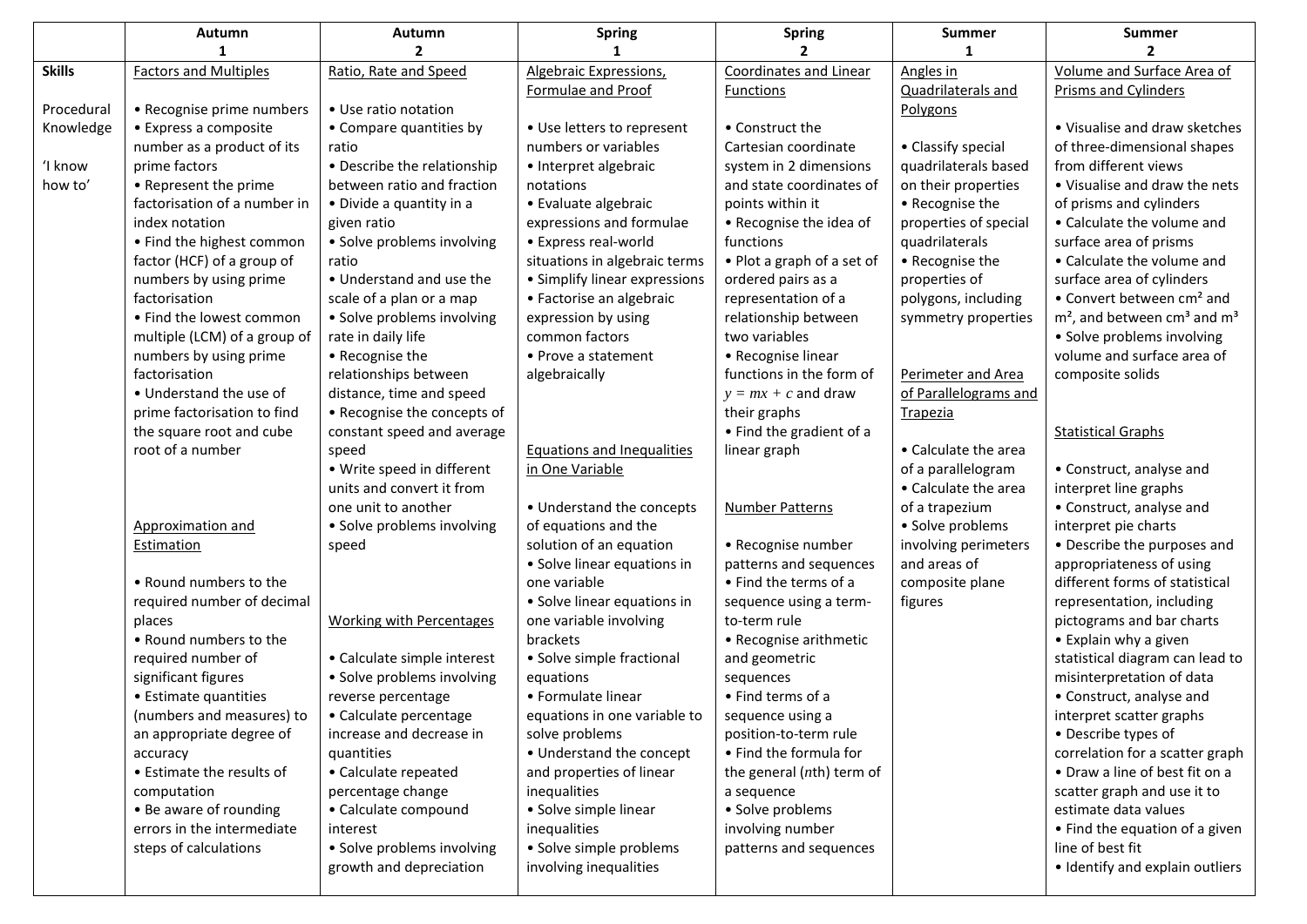|                   | Autumn                       | Autumn                          | <b>Spring</b>                 | <b>Spring</b>            | <b>Summer</b>         | <b>Summer</b>                 |
|-------------------|------------------------------|---------------------------------|-------------------------------|--------------------------|-----------------------|-------------------------------|
|                   | 1                            | $\mathbf{2}$                    | 1                             | $\mathbf{2}$             | 1                     | $\mathbf{2}$                  |
| <b>Strategies</b> |                              |                                 |                               |                          |                       |                               |
|                   | <b>Factors and Multiples</b> | Ratio, Rate and Speed           | <b>Algebraic Expressions,</b> | Coordinates and Linear   | Angles in             | Volume and Surface Area of    |
| Conditional       |                              |                                 | Formulae and Proof            | Functions                | Quadrilaterals and    | Prisms and Cylinders          |
| Knowledge         | * Apply prime factorisation. | * Simplify ratios.              |                               |                          | Polygons              |                               |
|                   |                              | * Divide quantities in a given  | * Use letters to represent    | * Apply the Cartesian    |                       | * Visualise views and nets of |
| 'I know           | *Apply index notation to     | ratio.                          | variables.                    | coordinate system.       | * Classify            | three-dimensional (3D)        |
| when to'          | calculate                    | * Apply knowledge of ratios     | * Evaluate algebraic          | * Apply the idea of a    | quadrilaterals in     | shapes.                       |
|                   | the highest common factor    | to scale plans and maps.        | expressions and formulae.     | function.                | terms of their        | * Calculate volume and total  |
|                   | $(HCF)$ ,                    | * Use rate to calculate best    | * Apply algebraic             | * Represent linear       | properties.           | surface area of prisms.       |
|                   | lowest common multiple       | value.                          | expressions in the real       | functions as graphs.     | * Apply the           | * Calculate volume and total  |
|                   | (LCM)                        | * Calculate speed as a rate     | world.                        | * Calculate gradients of | properties of         | surface area of cylinders.    |
|                   | and square and cube roots.   | of distance travelled over      | * Simplify linear             | linear graphs.           | polygons.             | * Calculate volume and        |
|                   |                              | time taken.                     | expressions.                  |                          |                       | surface area of composite     |
|                   |                              |                                 | * Apply factorisation by      |                          |                       | solids.                       |
|                   |                              |                                 | using common factors.         |                          |                       |                               |
|                   |                              |                                 | * Apply a proof.              | Number Patterns          |                       |                               |
|                   | Approximation and            |                                 |                               |                          | Perimeter and Area    |                               |
|                   | Estimation                   | <b>Working with Percentages</b> |                               | * Notice number          | of Parallelograms and | <b>Statistical Graphs.</b>    |
|                   |                              |                                 |                               | patterns and sequences.  | Trapezia              |                               |
|                   | * Apply rounding of          | * Calculate simple interest     | Equations and Inequalities    | * Apply the general term |                       | * Apply my knowledge of line  |
|                   | numbers to decimal places.   | * Calculate reverse             | in One Variable               | of a sequence.           | * Calculate the area  | graphs.                       |
|                   | * Apply rounding of          | percentages.                    |                               |                          | of parallelograms.    | * Apply my knowledge of pie   |
|                   | numbers to significant       | * Calculate percentage          | * Solve simple linear         |                          | * Calculate the area  | charts.                       |
|                   | figures.                     | increase and decrease.          | equations in one variable.    |                          | of trapezia.          | * Consider the use and misuse |
|                   | * Apply estimation to a      | * Calculate repeated            | * Solve equations Involving   |                          | * Calculate the       | of statistical graphs.        |
|                   | calculation.                 | percentage changes.             | brackets.                     |                          | perimeter and area    | * Apply my knowledge of       |
|                   |                              |                                 | * Solve simple fractional     |                          | of composite plane    | scatter graphs.               |
|                   |                              |                                 | equations.                    |                          | figures.              |                               |
|                   |                              |                                 | * Form linear equations to    |                          |                       |                               |
|                   |                              |                                 | solve problems.               |                          |                       |                               |
|                   |                              |                                 | * Inequality Relationships.   |                          |                       |                               |
|                   |                              |                                 | * Solve inequalities.         |                          |                       |                               |
|                   |                              |                                 |                               |                          |                       |                               |
|                   |                              |                                 |                               |                          |                       |                               |
|                   |                              |                                 |                               |                          |                       |                               |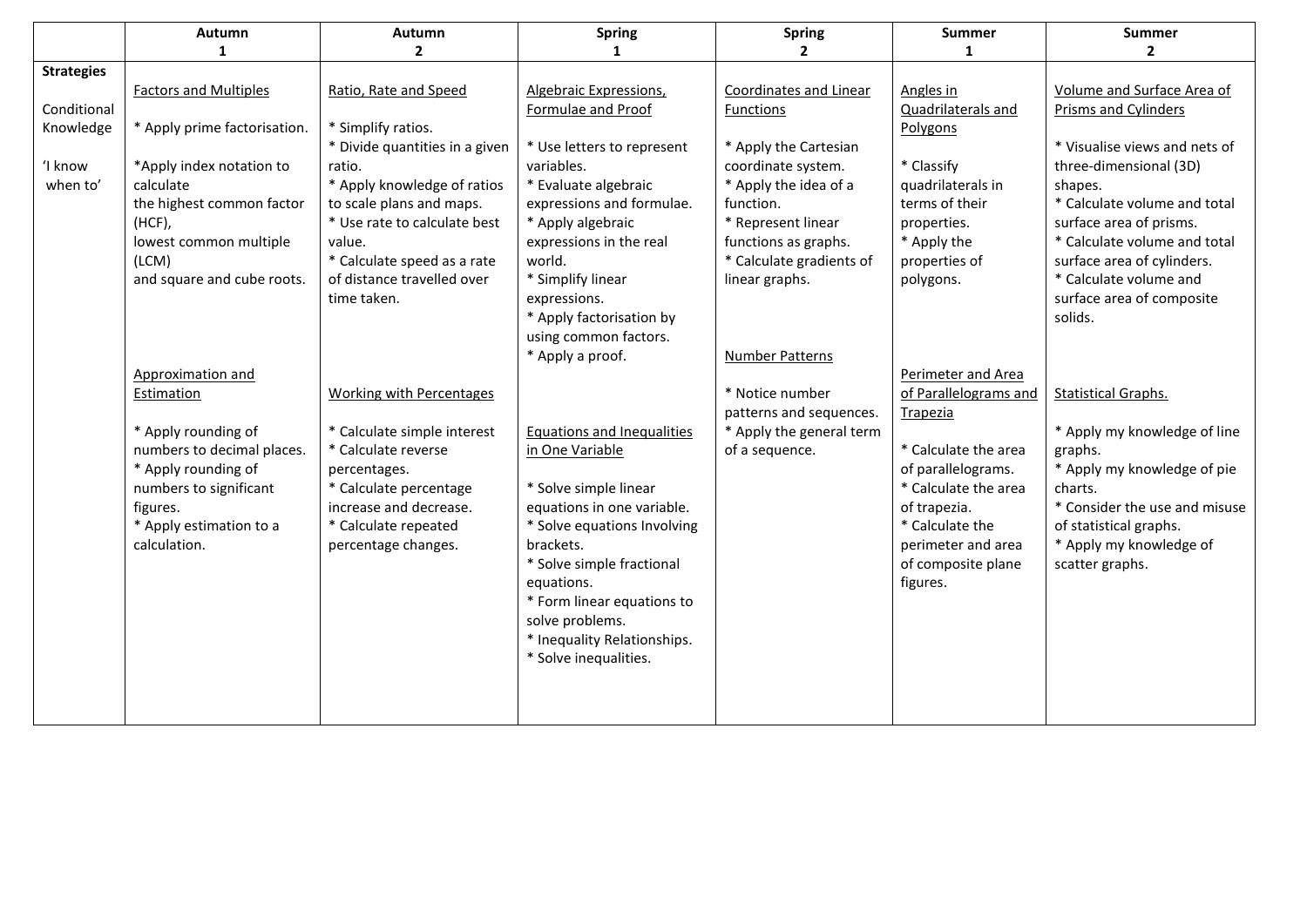|            | Autumn                          | Autumn                          | <b>Spring</b>                     | <b>Spring</b>                                       | Summer                   | <b>Summer</b>                  |
|------------|---------------------------------|---------------------------------|-----------------------------------|-----------------------------------------------------|--------------------------|--------------------------------|
|            | 1                               | $\overline{2}$                  | $\mathbf 1$                       | $\mathbf{2}$                                        | 1                        | $\mathbf{2}$                   |
| Key        |                                 |                                 |                                   |                                                     |                          |                                |
| Questions  | <b>Factors and Multiples</b>    | Ratio, Rate and Speed           | Algebraic Expressions,            | <b>Coordinates and Linear</b>                       | Angles in                | Volume and Surface Area of     |
|            |                                 |                                 | Formulae and Proof                | <b>Functions</b>                                    | Quadrilaterals and       | Prisms and Cylinders           |
|            | Q1) Express 36 as a product     | Q1) Simplify the ratio          |                                   |                                                     | Polygons                 |                                |
|            | of prime factors using index    | 540g: 9kg                       | Q1) Find the value of             | Q1) On a Cartesian plane                            |                          | Q1) Draw a net of the prism,   |
|            | notation.                       |                                 | $3x - 1$ when $x = -1$            | plot the points A (3,4),                            | Q1) Find the values      | then calculate the volume and  |
|            |                                 | Q2) In a salt solution, the     |                                   | B (0,3) and C (-2,5).                               | of $x$ and $y$ in the    | total surface area of the      |
|            | Q2) Using prime                 | ratio of the mass of salt to    | Q2) Expand $4(7b + 5c)$           |                                                     | diagram below,           | prism. Units are cm.           |
|            | factorisation, find the HCF     | the mass of water is 2:13. If   |                                   | Q2) For the statement $y$                           | where ABCD is a          |                                |
|            | and LCM of 42 and 105.          | the mass of the solution is     | Q3) Factorise $7a + 7b + 7c$      | is seven less than $x$ ,                            | parallelogram.           |                                |
|            |                                 | 180g, find the mass of salt in  |                                   | express $y$ as a function                           |                          |                                |
|            | Q3) Find the positive square    | the solution.                   |                                   | of $x$ in the form of an                            | 2x                       |                                |
|            | root of $5^4$ x $7^2$ .         |                                 |                                   | equation                                            |                          |                                |
|            |                                 | Q3) Express the map scale       |                                   |                                                     |                          |                                |
|            |                                 | 1cm : 12m in the form $1:n$ .   |                                   | Q3) Draw the graph of                               | $72^\circ$               |                                |
|            |                                 |                                 |                                   | $y = x + 1$                                         | 10                       |                                |
|            |                                 | Q4) Roman works 8 hrs a         |                                   |                                                     |                          |                                |
|            | Approximation and               | day. His daily wage is £184.    | <b>Equations and Inequalities</b> |                                                     | Q2) Find the value of    |                                |
|            | Estimation                      | Find his hourly wage rate.      | in One Variable                   | Number Patterns                                     | $x$ in the diagram       |                                |
|            |                                 |                                 |                                   |                                                     | below.                   | <b>Statistical Graphs.</b>     |
|            | Q1) Round 10.7549 to 2          | Q4) Matt runs 1500m in 3        | Q1) Solve $x - 9 = 5$             | Q1) The first four terms                            |                          |                                |
|            | decimal places.                 | mins 45 s. Find his average     |                                   | of a sequence are                                   |                          | Q1) The pie chart shows how    |
|            |                                 | speed in m/s.                   | Q2) Solve the equation            | 1,4,7,10,                                           | $130^\circ$              | some students travel to        |
|            | Q2) Evaluate 4.937 + 3.625,     |                                 | $3x + 4 = 2(2x + 7)$              |                                                     |                          | school. Find the percentage of |
|            | giving your answer to 3         | <b>Working with Percentages</b> |                                   | Write down the position<br>to term rule and express | $65^\circ$<br>$61^\circ$ | students who walk to school.   |
|            | significant figures.            | Q1) Mrs Smith wants to          | Q3) Solve $\frac{y}{2} = 3$       | the nth term of the                                 |                          |                                |
|            | Q3) Estimate $6.25^2 \div 4.38$ | deposit £2500 in a savings      |                                   | sequence in terms of $n$ .                          |                          |                                |
|            |                                 | account. How much interest      | Q4) Tim is 5kg heavier than       |                                                     | Perimeter and Area       | On foot<br>Bus                 |
|            |                                 | will she get after 1 year if    | Amy. Let Amy's mass be $x$        |                                                     | of Parallelograms and    | $105^\circ$<br>$135^\circ$     |
|            |                                 | the interest rate per annum     | kg. Express Tim's mass in         |                                                     | Trapezia.                | Other                          |
|            |                                 | is 2.1%?                        | terms of $x$ .                    |                                                     |                          | Train                          |
|            |                                 |                                 |                                   |                                                     | Q1) Calculate the        |                                |
|            |                                 | Q2) Patrick's monthly salary    | Q5) Represent the solutions       |                                                     | area. Lengths are        |                                |
|            |                                 | has increased from £3600 to     | to this inequality on a           |                                                     | given in cm.             |                                |
|            |                                 | £3888. Find the percentage      | number line: $x \leq 5$ .         |                                                     |                          |                                |
|            |                                 | increase in his salary.         |                                   |                                                     |                          |                                |
|            |                                 |                                 |                                   |                                                     |                          |                                |
|            |                                 |                                 |                                   |                                                     |                          |                                |
|            |                                 |                                 |                                   |                                                     |                          |                                |
|            |                                 |                                 |                                   |                                                     |                          |                                |
| Assessment |                                 | Assessment                      |                                   | Assessment                                          |                          | End of year assessment         |
| topics     |                                 | of Autumn term topics           |                                   | of Spring term topics                               |                          | (topics to date)               |